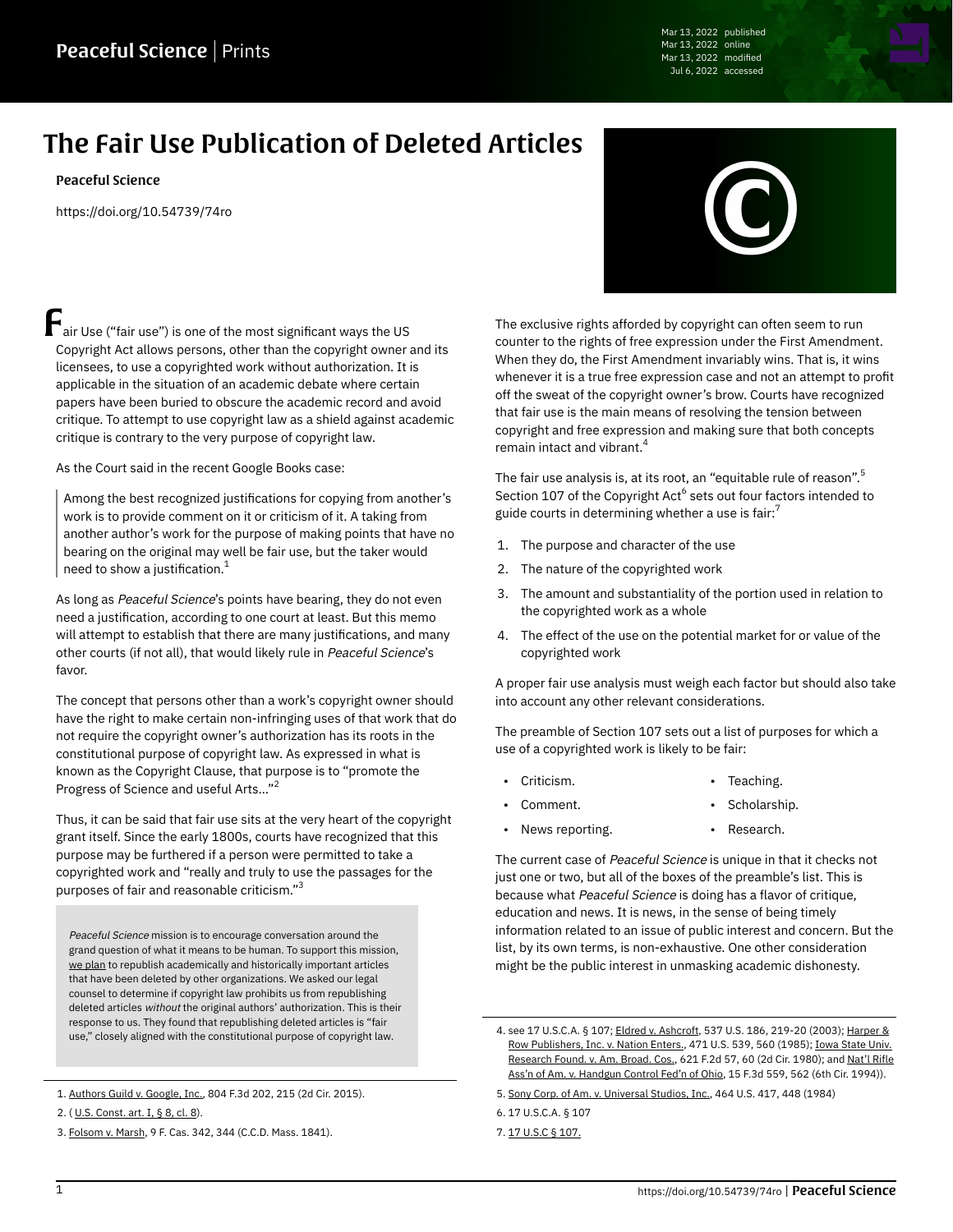# Weighing the Four Factors

#### The Purpose and Character of Use

The following items are noted concerning the legal analysis of the purpose and character of Peaceful Science's use of the copyrighted work.

- Peaceful Science attributes the author's work to the author. Most copyright infringers do not acknowledge the author and try to conceal. 8
- The use by Peaceful Science is not of a commercial nature. It is making no money off of the use.
- A finding that the public may benefit from the use weighs in favor of a finding of fair use.<sup>9</sup> The public may benefit by learning the truth about the nature of the academic debate about creation and evolution.<sup>10</sup>

This is not an illegal downloading case such as the famous Napster case wherein users are saved the expense of purchasing authorized copies. $^{\rm 11}$  Authors are not even making copies of the original works available. This is the nub of why Peaceful Science has seen fit to publish them under fair use: because there are not even authorized copies for sale.

Non-commercial uses of a copyrighted work are, in general, more likely to qualify as fair use than commercial uses.<sup>12</sup> *Peaceful* Science's use is largely non-commercial. It is not selling the original works. Any commercial benefit is nothing more than the normal benefit in reputation, fame and opportunities that accrues to academics.

Even if Peaceful Science's purpose was found to be partially commercial, the "Transformative use" doctrine would override any commerciality. In general, the more transformative the new use, the less that other factors, including that the use is commercial, may weigh against a finding of fair use. $^{\rm 13}$  So it behooves us to consider the transformative character of Peaceful Science's use before we consider the other three fair use factors.

The most commonly-used test for whether a use of a work is "transformative" is whether the work itself is modified. Here, Peaceful Science is not modifying the work, admittedly. However, courts have also found that transformation can occur, even where a work is copied in toto, where the context provides the transformative effect. Here, the context is critical commentary. The purpose of the

- 8. [Nunez v. Caribbean Int'l News Corp.,](https://en.wikipedia.org/wiki/Nunez_v._Caribbean_Int%E2%80%99l_News_Corp.) 235 F.3d 18, 23 (1st Cir. 2000) ("First, El Vocero attributed the photographs to Núñez. Although acknowledgment does not excuse infringement, the failure to acknowledge counts against the infringer.").
- 9. [Perfect 10, Inc. v. Amazon.com](https://en.wikipedia.org/wiki/Perfect_10,_Inc._v._Amazon.com,_Inc.), Inc., 508 F.3d 1146, 1166 (9th Cir. 2007)
- 10. E.G., see [Google, Inc., 804 F.3d 202. The US Court of Appeals for the Second](https://en.wikipedia.org/wiki/Authors_Guild,_Inc._v._Google,_Inc.) [Circuit](https://en.wikipedia.org/wiki/Authors_Guild,_Inc._v._Google,_Inc.) held Google's unauthorized digitization of books so they could be searched electronically to be a fair use. The court found that Google's search and snippet views functions contribute substantial benefits to public knowledge by allowing the public, to conduct instantaneous full-text searches of millions of books.
- 11. [A&M Records, Inc. v. Napster, Inc.,](https://en.wikipedia.org/wiki/A%26M_Records,_Inc._v._Napster,_Inc.) 239 F.3d 1004, 1015 (9th Cir. 2001)
- 12. [Campbell v. Acuff-Rose Music](https://en.wikipedia.org/wiki/Campbell_v._Acuff-Rose_Music,_Inc.), Inc., 510 U.S. 569, 585 (1994)
- 13. Campbell, 510 U.S at 579

publication of the original work was to edify. The purpose now of republishing the work unauthorizedly is to critique that edification.

The US Courts of Appeals for the Second, Ninth, and Fourth Circuits have found a use to be transformative where it had a different function, character, or purpose than the original.<sup>14</sup> For a given use to be found transformative based on it having a different purpose or function than the original copyrighted work, the given use typically must not be seen as competitive with or as supplanting the demand for the original. The original, when published accompanied by academic critique, becomes transformed.

The case that is perhaps closest to the instant case is the [Swatch](https://casetext.com/case/swatch-grp-mgmt-servs-ltd-v-bloomberg-lp-4) [case](https://casetext.com/case/swatch-grp-mgmt-servs-ltd-v-bloomberg-lp-4). In this case, a party copied and published audio recordings of a company's earnings call. The Second Circuit US Court of Appeals noted the dynamic of the case: $15$ 

Moreover, Swatch Group intended to exclude members of the press and to restrict the information supplied by its executives to a relatively small group of analysts who had identified themselves to the company in advance. Bloomberg's objective in rebroadcasting the call, by contrast, was to make this information public, defeating Swatch Group's effort to restrict access. Bloomberg's purpose, in other words, was to publish this factual information to an audience from which Swatch Group's purpose was to withhold it. These differences give Bloomberg's use at least an arguably transformative character.

The court held for the fair use of the disseminators of the earnings call that was trying to be sent down the memory hole.

As in the [Perfect 10 case which concerned Google's image](https://en.wikipedia.org/wiki/Perfect_10,_Inc._v._Amazon.com,_Inc.) [thumbnails](https://en.wikipedia.org/wiki/Perfect_10,_Inc._v._Amazon.com,_Inc.), Peaceful Science's work provides a "particularly" important "benefit to the public".<sup>16</sup> *Peaceful Science*'s use disseminates information regarding a matter of considerable "public interest." 17

### The Nature of the Copyrighted Work

The second factor considers the extent to which the original copyrighted work is creative or factual and whether it is published or unpublished.

Factualness. Copyright is about the creative choices an author makes in putting together a piece. The more creative a work, the closer it is to the core of the scope of copyright protection.<sup>18</sup> By contrast, the more factual a work, the closer it is to escaping the perimeters of copyright protection because copyright does not protect ideas or facts. If it is "Just the facts ma'am", it is probably not copyrightable or is a copyright of little value when it comes to enforcement.

- 14. [Authors Guild, Inc. v. HathiTrust](https://en.wikipedia.org/wiki/Authors_Guild,_Inc._v._HathiTrust), 755 F.3d 87, 97 (2d Cir. 2014); [Kelly v. Arriba](https://en.wikipedia.org/wiki/Kelly_v._Arriba_Soft_Corp.) [Soft Corp.,](https://en.wikipedia.org/wiki/Kelly_v._Arriba_Soft_Corp.) 336 F.3d 811, 818-19 (9th Cir. 2003); and [A.V. ex rel. Vanderhye v.](https://www.lexisnexis.com/community/casebrief/p/casebrief-a-v-v-iparadigms-llc) [iParadigms, LLC](https://www.lexisnexis.com/community/casebrief/p/casebrief-a-v-v-iparadigms-llc), 562 F.3d 630, 639 (4th Cir. 2009)).
- 15. [Swatch Grp. Mgmt. Servs. Ltd. v. Bloomberg L.P.,](https://casetext.com/case/swatch-grp-mgmt-servs-ltd-v-bloomberg-lp-4) 756 F.3d 73, 85 (2d Cir. 2014).
- 16. [Perfect 10 v. Google, Inc.,](https://en.wikipedia.org/wiki/Perfect_10,_Inc._v._Amazon.com,_Inc.) 508 F.3d at 1166, 1168
- 17. [Online Policy Grp. v. Diebold, Inc.,](https://en.wikipedia.org/wiki/Online_Policy_Group_v._Diebold,_Inc.) 337 F. Supp. 2d 1195, 1203 (N.D. Cal. 2004)), a case involving leaked emails concerning the reliability of Diebold electronic voting machines.
- 18. [Stewart v. Abend,](https://en.wikipedia.org/wiki/Stewart_v._Abend) 495 U.S. 207, 237-38 (1990)